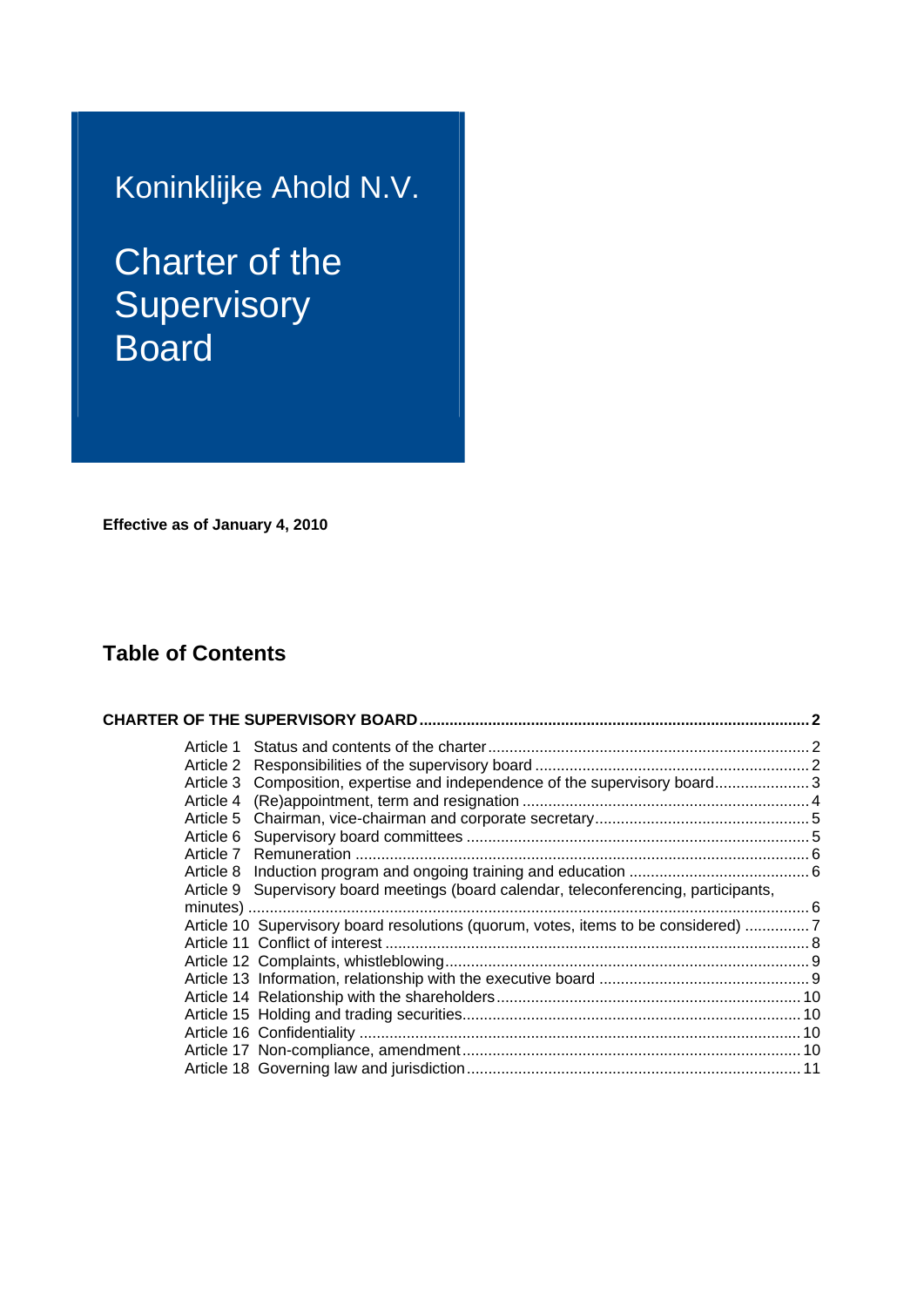# **Charter of the Supervisory Board**

# **Article 1 Status and contents of the charter**

1.1. This charter is established pursuant to clause 22.10 of the company's articles of association. It is complementary to the rules and regulations (from time to time) applicable to the supervisory board under Dutch law or the company's articles of association.

1.2. Where this charter is inconsistent with Dutch law or the company's articles of association, the latter shall prevail. Where this charter conforms to the company's articles of association but is inconsistent with Dutch law, the latter shall prevail. If one or more provisions of this charter is or becomes invalid, this shall not affect the validity of the remaining provisions. The supervisory board shall replace the invalid provisions by those which are valid and the effect of which, given the contents and purpose of this charter is, to the greatest extent possible, similar to that of the invalid provisions.

1.3. These following annexes are attached to, and form an integral part of, this charter:

Annex A: the profile of the supervisory board's scope and composition.

Annex B: the resignation rota for members of the supervisory board.

Annex C: the charter of the audit committee of the supervisory board.

Annex D: the charter of the remuneration committee of the supervisory board.

Annex E: the charter of the selection and appointment committee of the supervisory board.

1.5. In its resolutions adopted on 26 January 2004 and 6 November 2009, the executive board of the company ("executive board") unanimously declared that it will comply with, and be bound by the obligations arising from, this charter to the extent that it applies to it and its members.

1.6. This charter is published on the company's website www.ahold.com.

# **Article 2**

# **Responsibilities of the supervisory board**

2.1. The supervisory board is responsible for supervising the company's management and the company's general affairs and the business connected with it, and for advising the executive board. In performing its duties, the supervisory board shall be guided by the interests of the company and its business, and shall take into account the relevant interests of the company's stakeholders (including but not limited to its shareholders). The supervisory board shall also have due regard for corporate responsibility issues that are relevant to the enterprise. The supervisory board is responsible for the quality of its own performance.

2.2. The responsibilities of the supervisory board shall include:

- a. Supervising, monitoring, and advising the executive board on: (i) the company's performance, (ii) the company's strategy and risks inherent to its business activities, (iii) the design and effectiveness of the internal risk management and control systems, (iv) the financial reporting process, (v) corporate responsibility issues that are relevant to the enterprise, (vi) the relationship with shareholders and (vii) compliance with legislation and regulations;
- b. disclosing, complying with and enforcing the company's corporate governance structure;
- c. approving the annual accounts and approving the company's annual budget and major capital expenditures;
- d. selecting, and recommending the appointment of, the company's external auditor;
- e. selecting, and recommending the appointment of the members of the executive board, proposing the remuneration policy for members of the executive board (such policy to be adopted by the general meeting of shareholders of the company (the "general meeting"), fixing the remuneration (in accordance with the remuneration policy) and contractual terms and conditions of employment of members of the executive board;
- f. selecting and recommending the appointment of the members of the supervisory board and proposing the remuneration of its members;
- g. evaluating and assessing the functioning of the executive board, the supervisory board, and their individual members (including the evaluation of the supervisory board's profile and the induction, education and training program (see articles 3.1. and 8));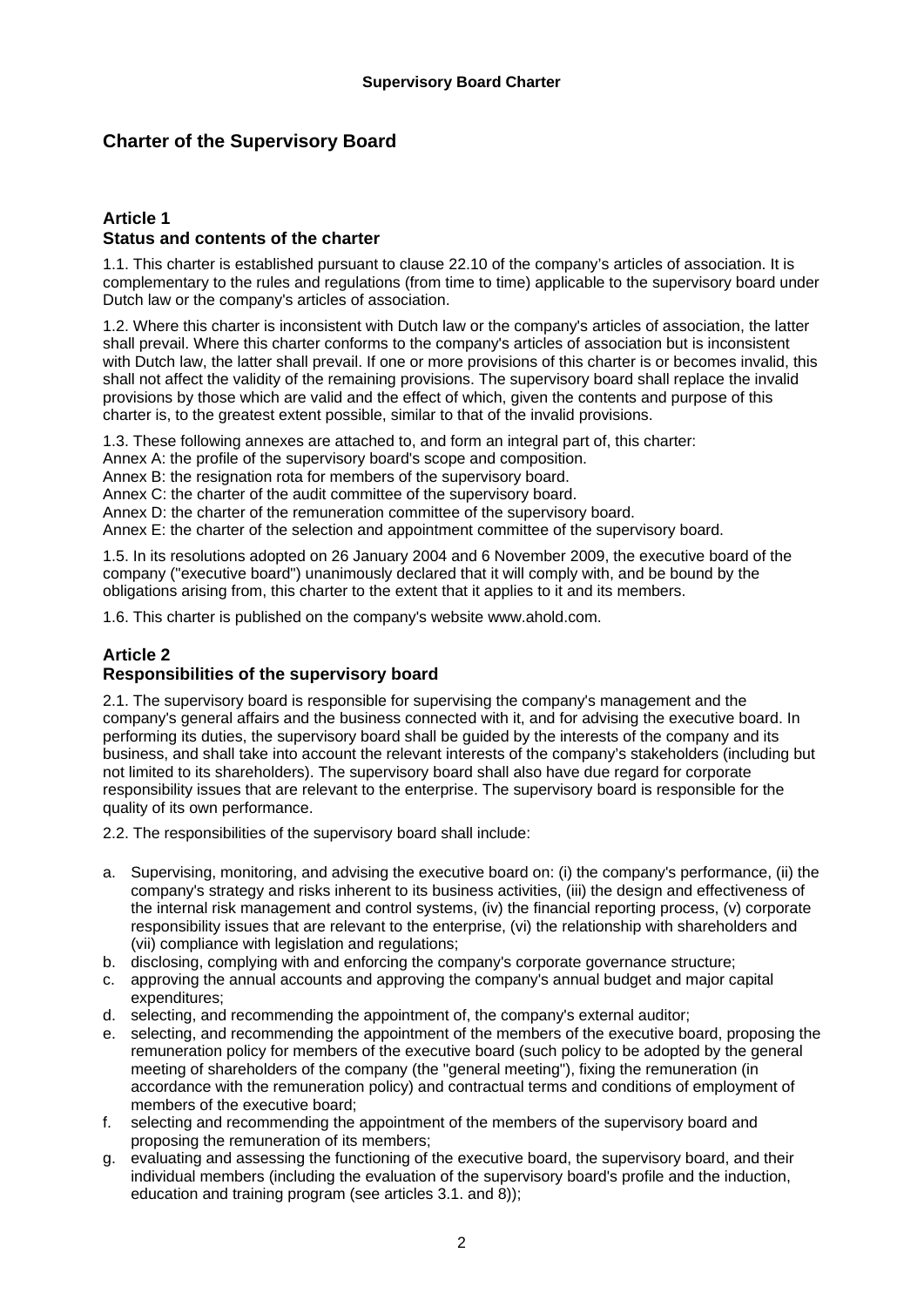- h. handling, and deciding on, reported potential conflicts of interests within the meaning of article 11 between the company on the one side and members of the executive board, the external auditor and the major shareholder(s) on the other side and;
- i. handling, and deciding on, reported alleged irregularities that relate to the functioning of the executive board within the meaning of article 12.

2.3. The supervisory board shall prepare and publish a report on its functioning and activities and of the committees during the preceding financial year. The report to be included in the annual report of the company shall at least include the information referred to in articles 3.5, 3.7, 6.3, 10.5, 17.

# **Article 3**

# **Composition, expertise and independence of the supervisory board**

3.1. The supervisory board consists of such number of members as fixed in accordance with article 21 of the articles of association of the company.

3.2 The supervisory board shall prepare a profile of its scope and composition taking into account the nature of the business, its activities, and the desired expertise, experience and independence of its members. The profile shall deal with the aspects of diversity in the composition of the supervisory board that are relevant to the company and shall state what specific objective is pursued by the supervisory board in relation to diversity. In so far as the existing situation differs from the intended situation, the supervisory board shall account for this in the report of the supervisory board and shall indicate how and within what period it expects to achieve this aim. The supervisory board shall evaluate the profile annually. The present profile of the supervisory board is attached as Annex A and is published on the company's website.

3.3. The composition of the supervisory board shall be such that the combined experience, expertise and independence of its members meet the profile attached as Annex A and enables the supervisory board to best carry out the variety of its responsibilities and duties to the company and all others involved in the company (including its shareholders), consistent with applicable law and regulations.

3.4. In composing the supervisory board, the following requirements must be observed:

- a. all of its members must be capable of assessing the broad outline of the overall policy of the company and its business;
- b. each of its members must match the applicable profile attached as Annex A and, by way of their respective participation in the supervisory board (upon (re)appointment and thereafter), the supervisory board as a whole must be composed in accordance with article 3.3.;
- c. at least one of the members of the supervisory board must have relevant expertise in financial administration and accounting for listed companies or other large companies;
- d. all of its members, with the exception of no more than one person, must be independent within the meaning of article 3.5;
- e. none of its members may be appointed after his/her third 4-year term, or his/her twelfth year in office;
- f. the main duties and/or the number and nature of other supervisory board memberships held by a member of the supervisory board should be such that they do not interfere with a proper exercise of the duties as a member of the supervisory board of the company. A member of the supervisory board shall promptly notify the company of any changes in his or her duties and other supervisory board memberships;
- g. The number of supervisory boards of Dutch listed or non-listed companies of which a member of the supervisory board may be a member shall be limited to a maximum of five, for which purpose the chairmanship of a supervisory board of a Dutch listed company counts double.
- h. No member of the supervisory board may be a member of the executive board of the administrative trust that holds and administers the shares in the company's capital by way of fiducia cum amico (ten titel van beheer);
- i. the chairman of the supervisory board may not be a former member of the executive board.

3.5. Members of the supervisory board will not be considered independent if one or more of the following provisions below apply to him/her or to his/her wife/husband, registered partner or other life companion, foster child or relative by blood or marriage up to the second degree: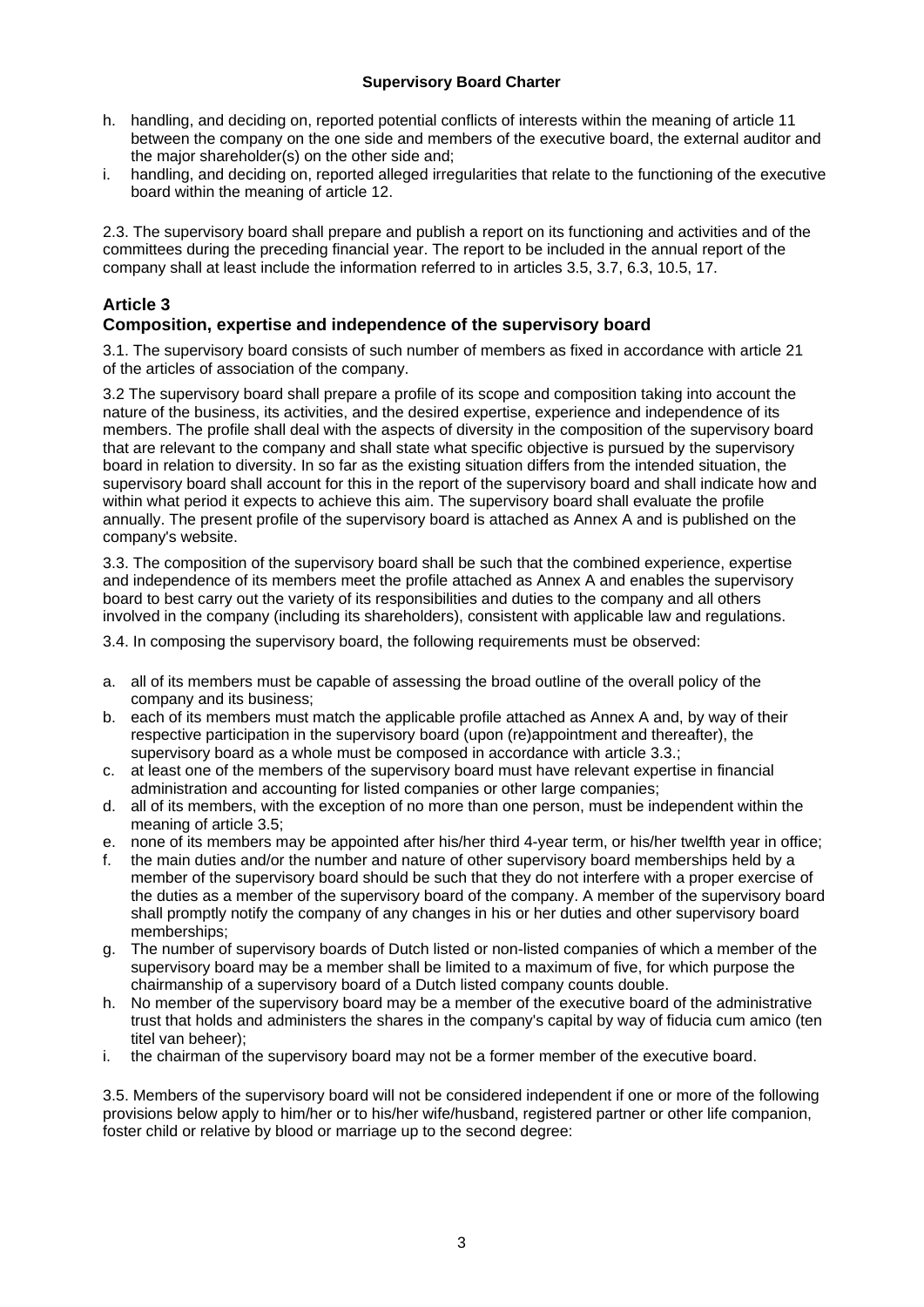- a. has been an employee or member of the company's executive board (including associated companies as referred to in section 33 of the Act on Financial Supervision (Wet Financieel Toezicht "Wft") in the five years prior to his/her appointment;
- b. receives personal financial compensation from the company other than the compensation received for the work performed as a supervisory board member and in so far as this is not in keeping with the normal course of business;
- c. has had an important business relationship with the company or a company associated with it in the year prior to his/her appointment. This will in any event include the situation where a supervisory board member, or the firm of which he/she is a shareholder, partner, associate or advisor, has acted as advisor to the company (consultant, external auditor, civil notary and lawyer) and the situation where a supervisory board member is an executive board member or an employee of any bank with which the company has a lasting and significant relationship;
- d. is a member of the executive board of a company, of which a member of the company's executive board (that he/she supervises) is a supervisory board member (cross-ties);
- e. holds at least ten percent of the shares in the company (including the shares held by natural persons or legal entities that co-operate with him/her under a legal, tacit, oral or written agreement);
- f. is a member of the executive or supervisory board or is a representative in some other way of a legal entity that holds at least ten percent of the shares in the company, unless such entity is a member of the same group as the company;
- g. has temporarily managed the company during the preceding twelve months while members of the executive board were absent or unable to discharge their duties. In the supervisory board's report, the supervisory board shall declare whether in its view article 3.4 d) has been fulfilled. It shall also indicate which supervisory board member it considers to be not independent (if any).

3.6. The supervisory board may appoint in accordance with the articles of association one or more members as "delegated" supervisory board members. Delegated supervisory board members are supervisory board members with a special task. The delegated authority may not exceed the duties of the supervisory board member him/herself and does therefore not include managing the company; it entails more intensive supervision and advice and more frequent consultation with the executive board. The delegation shall be of a temporary nature only. The delegation may not detract from the function and power of the supervisory board. Delegated supervisory board members remain members of the supervisory board.

3.7. Each member of the supervisory board shall be required to submit to the board's chairman such information as is necessary to record or update, as the case may be, his/her:

- a. gender:
- b. age;
- c. profession;
- d. principal position;
- e. nationality;
- f. other positions; as far as relevant to the duties as a member of the supervisory board;
- g. date of initial appointment;
- h. current term in office.

The chairman shall procure that such information is published in the supervisory board's report.

# **Article 4**

# **(Re)appointment, term and resignation**

4.1. The members of the supervisory board shall be appointed in the manner as provided in the company's articles of association on the recommendation or nomination of the supervisory board. The recommendation or nomination for appointment shall state the reasons for it. On re-appointment, the manner in which the candidate fulfilled his/her duties as member of the supervisory board shall be taken into account. Members of the supervisory board shall hold office for a maximum period of four years and shall thereafter be eligible for re-appointment, provided that no member shall hold office for more than three 4-year terms or twelve years, as the case may be.

4.2. The supervisory board shall prepare a resignation rota to prevent, to the greatest extent possible, re-appointments occurring simultaneously. The present resignation rota of the supervisory board is attached as Annex B and is published on the company's website as referred to in article 1.6. Subject to article 4.3., members of the supervisory board shall resign in accordance with the resignation rota.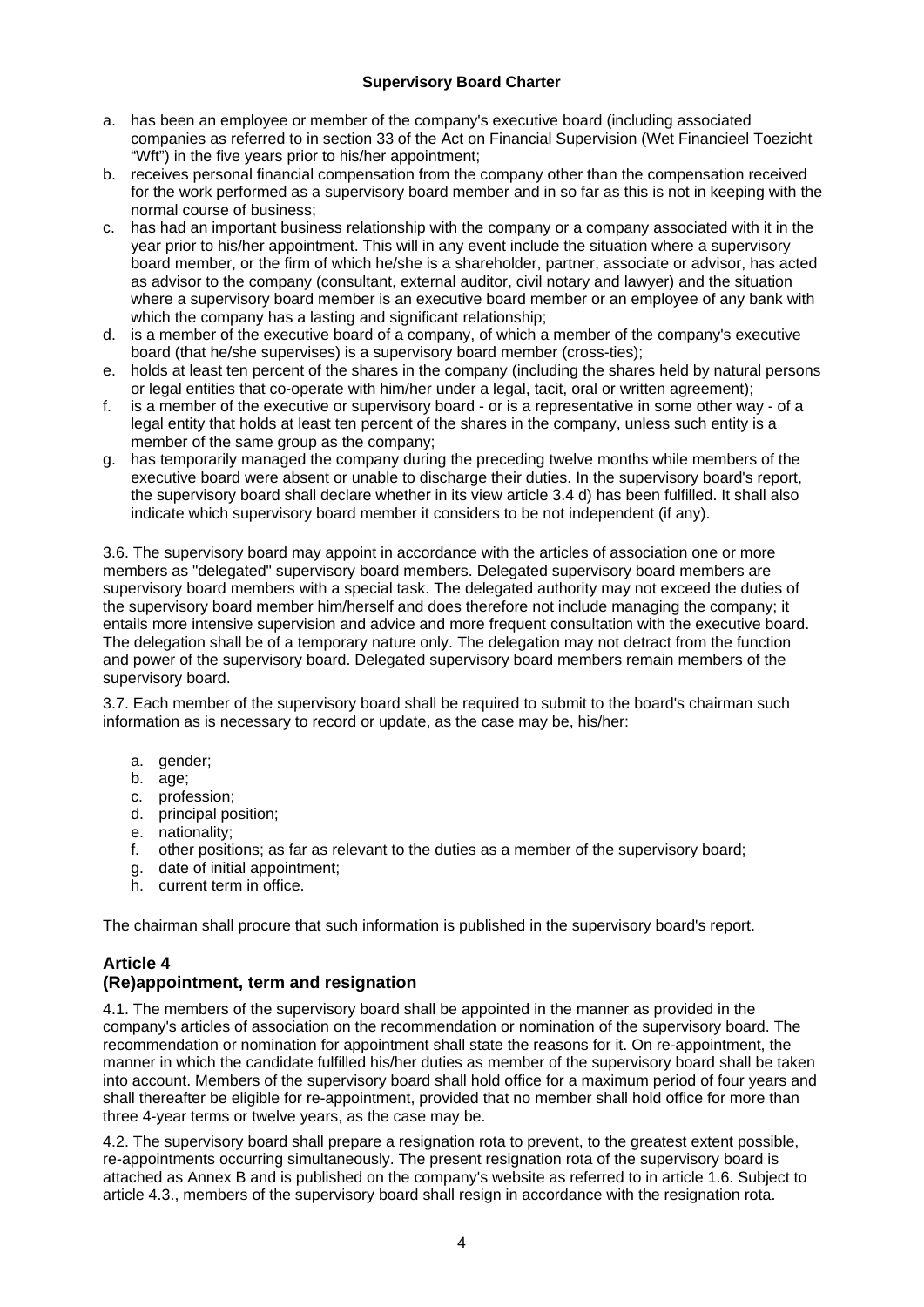4.3. Members of the supervisory board shall resign early in the event of inadequate performance, structural incompatibility of interests, and other instances where resignation is deemed necessary at the discretion of the supervisory board.

4.4. Members of the supervisory board who take on the management of the company temporarily, where the executive board members are absent or unable to discharge their duties, shall (temporarily) resign from the supervisory board in order to do so.

# **Article 5**

# **Chairman, vice-chairman and corporate secretary**

5.1. The supervisory board shall appoint one of its members as chairman and one of its members as a vice-chairman. The chairman so appointed shall have the title of "Chairman of the supervisory board" (President-Commissaris).

5.2 The chairman shall ensure the proper functioning of the supervisory board and its committees, and shall act on behalf of the supervisory board as the main contact for the executive and supervisory board members. In his capacity of chairman, he shall ensure the orderly and efficient conduct of the general meeting.

5.3 The chairman:

- a. determines the agenda,
- b. chairs the meetings of the supervisory board,
- c. ensures the appointment of a vice-chairman,
- d. monitors and procures the proper functioning and adequate performance of the supervisory board and its committees,
- e. arranges for the adequate and timely submission of information to the members of the supervisory board as necessary to perform their duties,
- f. co-ordinates the supervisory board's decision making process and ensures that there is sufficient time for consultation, consideration and decision taking,
- g. arranges for the induction and training program for members of the supervisory board,
- h. acts on behalf of the supervisory board as main contact for the executive board and ensures that contact with the executive board is productive and that the results thereof are timely and prudently communicated to the other members of the supervisory board,
- i. initiates and ensures the annual evaluation of the functioning of the supervisory board and its members and of the executive board and its members,
- j. receives, and decides on, reported potential conflicts of interests within the meaning of article 11;
- k. receives, and decided on, reported alleged irregularities relating to the functioning of the members of the executive board within the meaning of article 12. and
- l. as chairman ensures the orderly and efficient conduct of the general meeting.

5.4. The vice-chairman of the supervisory board shall deputize for the chairman when the occasion arises, and assumes the powers and duties of, the chairman in the latter's absence. The vice-chairman shall act as contact for individual supervisory board members and executive board members concerning the functioning of the chairman of the supervisory board.

5.5. The supervisory board shall be assisted by a corporate secretary to be appointed and dismissed by the executive board.

5.6. The corporate secretary shall be primarily responsible for:

- a. compliance of the supervisory board's functioning with Dutch law, the company's articles of association and the rules and regulations issued pursuant thereto (including the code and this charter);
- b. assisting the chairman of the supervisory board in the logistics of the supervisory board (information, agenda, evaluation, etc.);
- c. the induction, education and training program.

# **Article 6**

# **Supervisory board committees**

6.1. The supervisory board shall have at least three standing committees, i.e., the audit committee, the remuneration committee and the selection and appointment committee, to be appointed by the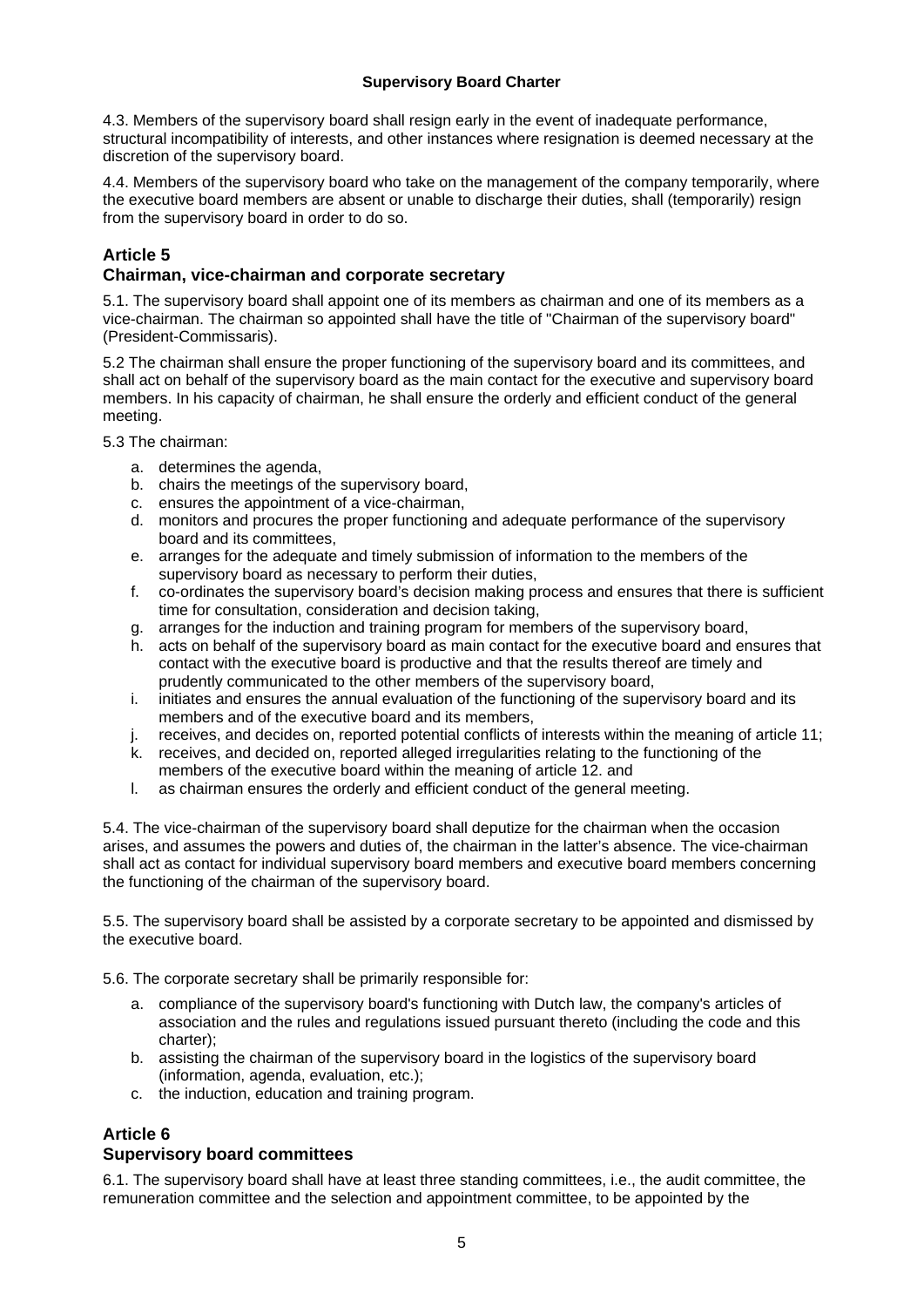supervisory board from its own members. The supervisory board as a whole remains responsible for its decisions even if they were prepared by one of the board's committees.

6.2. The supervisory board shall prepare charters of each of the respective committees. The present charters of the respective committees are attached as Annexes C, D and E.

6.3. The composition of the committees, the number of committee meetings and the main items discussed therein shall be recorded in the supervisory board's report. The charters and the composition of the committees shall be placed on the company's website.

6.4. Should one or more committees as referred to in article 6.1. not be instituted, their respective charter shall apply mutatis mutandis to the supervisory board.

6.5. The supervisory board shall receive from each committee a report of its deliberations and findings, as soon as practically possible after each meeting of such committee.

# **Article 7**

# **Remuneration**

7.1. The remuneration of the members of the supervisory board shall be determined by the general meeting of shareholders upon a proposal by the supervisory board in respect of the remuneration to be paid to the chairman and other members of the supervisory board.

7.2. In determining the remuneration of the supervisory board, the following requirements must be observed:

- a. The remuneration of a supervisory board member may not be made dependent on the company's results.
- b. none of its members may be granted shares or options or similar rights to acquire shares in the company's capital by way of remuneration;
- c. none of its members may hold shares in a company on whose board he sits other than for long-term investment and in accordance with the regulations as described below;
- d. none of its members may accept personal loans or guarantees from the company.

7.3. Members of the supervisory board shall be reimbursed for all reasonable costs incurred in connection with their attendance of meetings. Any other expenses shall only be reimbursed, either in whole or in part, if incurred with the prior consent of the chairman; the chairman will inform the supervisory board on an annual basis on the policy of reimbursement of expenses.

7.4. The remuneration determined by the general meeting shall be agreed in writing between the company and each individual member of the supervisory board. If the members of the supervisory board are required to charge VAT on their fees, the company shall pay the amount of VAT. The annual report shall contain full and detailed information on the amount and structure of the remuneration of supervisory board members.

# **Article 8**

# **Induction program and ongoing training and education**

8.1. Once appointed, each member of the supervisory board shall follow an induction program, prepared and sponsored by the company, addressing:

- a. general financial and legal affairs;
- b. financial reporting by the company;
- c. specific aspects unique to the company and its business activities;
- d. responsibilities of members of the supervisory board.

8.2. The supervisory board shall evaluate the induction program annually to identify any other specific aspects in respect of which further training and education is required, such evaluation shall be sponsored by the company.

# **Article 9**

# **Supervisory board meetings (board calendar, teleconferencing, participants, minutes)**

9.1. The supervisory board shall hold at least six meetings per year and whenever one or more of its members have requested a meeting. Supervisory board meetings are generally held at the offices of the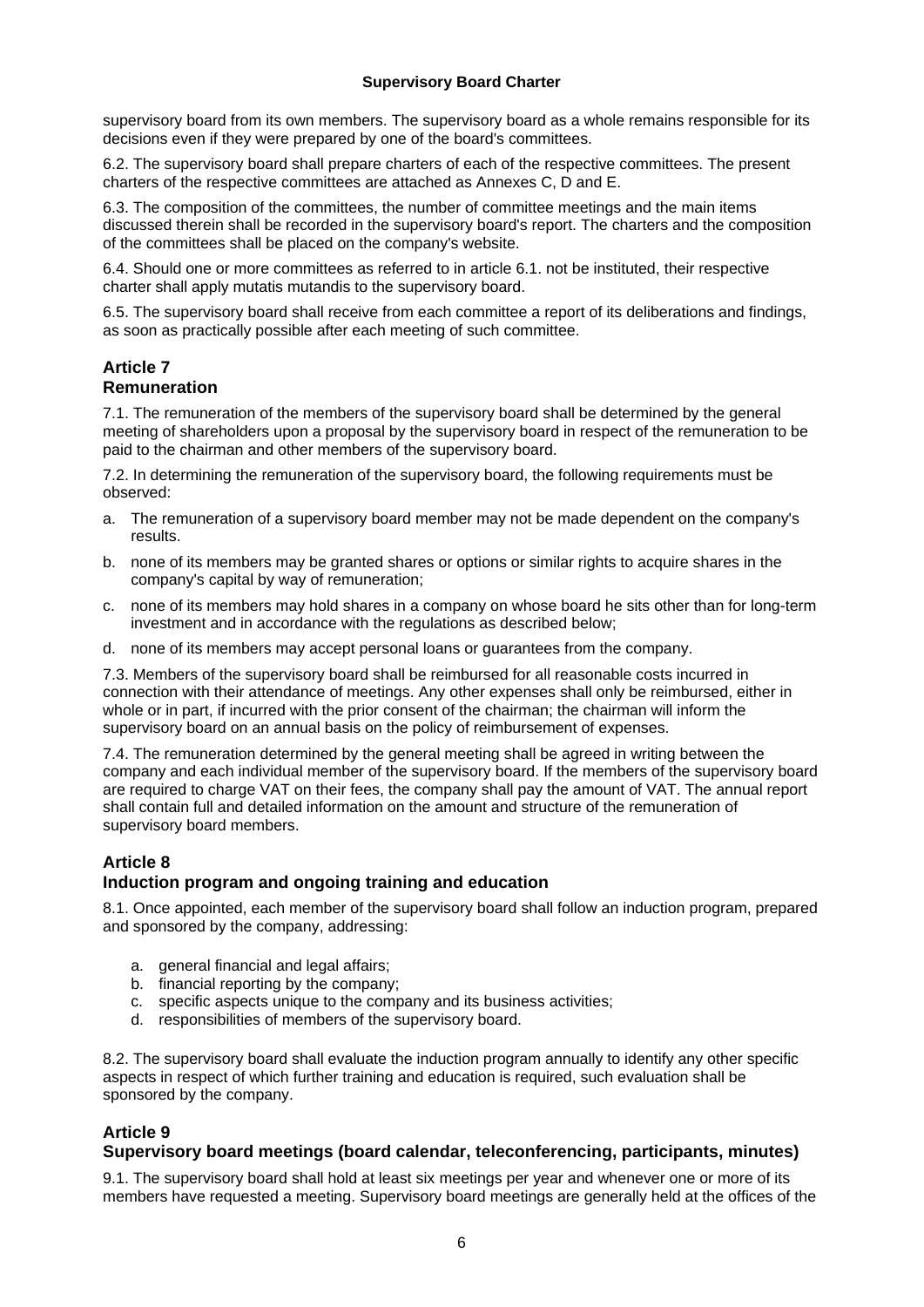company, but may also take place elsewhere. In addition, meetings may be held by telephone or videoconference provided that all participants can hear each other simultaneously.

9.2. Members of the supervisory board who are frequently absent during meetings of the supervisory board shall be asked by the chairman to explain their absence. Frequent absences shall be reported in the annual report of the company.

9.3. Unless the supervisory board decides otherwise, meetings of the supervisory board shall be attended by one or more members of the executive board, save for meetings concerning:

- a. the evaluation of the functioning of the executive board and its individual members, and the conclusions to be drawn from that evaluation
- b. the evaluation of the functioning of the supervisory board and its individual members, and the conclusions to be drawn from that evaluation;
- c. the desired profile, scope and composition of the supervisory board;
- d. potential conflicts of interests of members of the executive board within the meaning of article 11.

The external auditor of the company shall be requested to attend each supervisory board meeting at which the examination, adoption and, if applicable, approval of the annual accounts are discussed.

9.4. Meetings shall be convened by the corporate secretary on behalf of the member(s) requesting the meeting. Where this is practically possible, notices convening a meeting and the agenda of items to be considered and discussed therein shall be dispatched seven days before the meeting and sent to each member of the supervisory board and the chairman of the executive board.

9.5. Minutes of the meeting shall be prepared by the secretary of the meeting. They shall generally be adopted in the next meeting. A certificate signed by the chairman and the secretary of the meeting confirming that the supervisory board had adopted a particular resolution, shall constitute evidence of such resolution vis-à-vis third parties. If all members of the supervisory board agree on the contents of the minutes, they may be adopted earlier. The minutes shall be signed for adoption by the chairman and shall be dispatched to all members of the supervisory board as soon as practically possible. The corporate secretary may issue and sign extracts of the adopted minutes.

# **Article 10**

# **Supervisory board resolutions (quorum, votes, items to be considered)**

10.1. The supervisory board can only validly adopt resolutions in a meeting at which at least one half of its members is present or represented, with the provision that members who have a conflict of interest as referred to in article 11 shall not be taken into account when calculating this quorum.

10.2. Resolutions of the supervisory board shall be taken by an absolute majority of votes.

10.3. The supervisory board may also adopt resolutions outside a meeting, provided that all members of the supervisory board have had the opportunity to voice their opinion in respect of the proposal concerned and that no member has objected to this form of decision-taking, provided that members who have a conflict of interest as referred to in article 11 shall not participate in the voting. The chairman shall prepare and sign a report of the resolution adopted in this manner, enclosing any written replies received. The adoption of resolutions outside a meeting must be reported at the next meeting.

Subject to article 11, the supervisory board can only adopt resolutions outside a meeting if at least

three-fourths of the members have declared themselves in favor of the proposal.

10.4. The ongoing items to be considered and discussed at supervisory board meetings include

- a. receiving reports from the committees,
- b. reviewing the financial results and the reporting thereof,
- c. reviewing the company's budget,
- d. major capital expenditures in excess of the company's budget
- e. approving major decisions requiring supervisory board action,
- f. discussing and approving corporate strategy (and changes thereto) with the executive board,
- g. the main risks of the business
- h. long-term capital structures,
- i. new lines of business,
- j. major acquisitions and divestments, and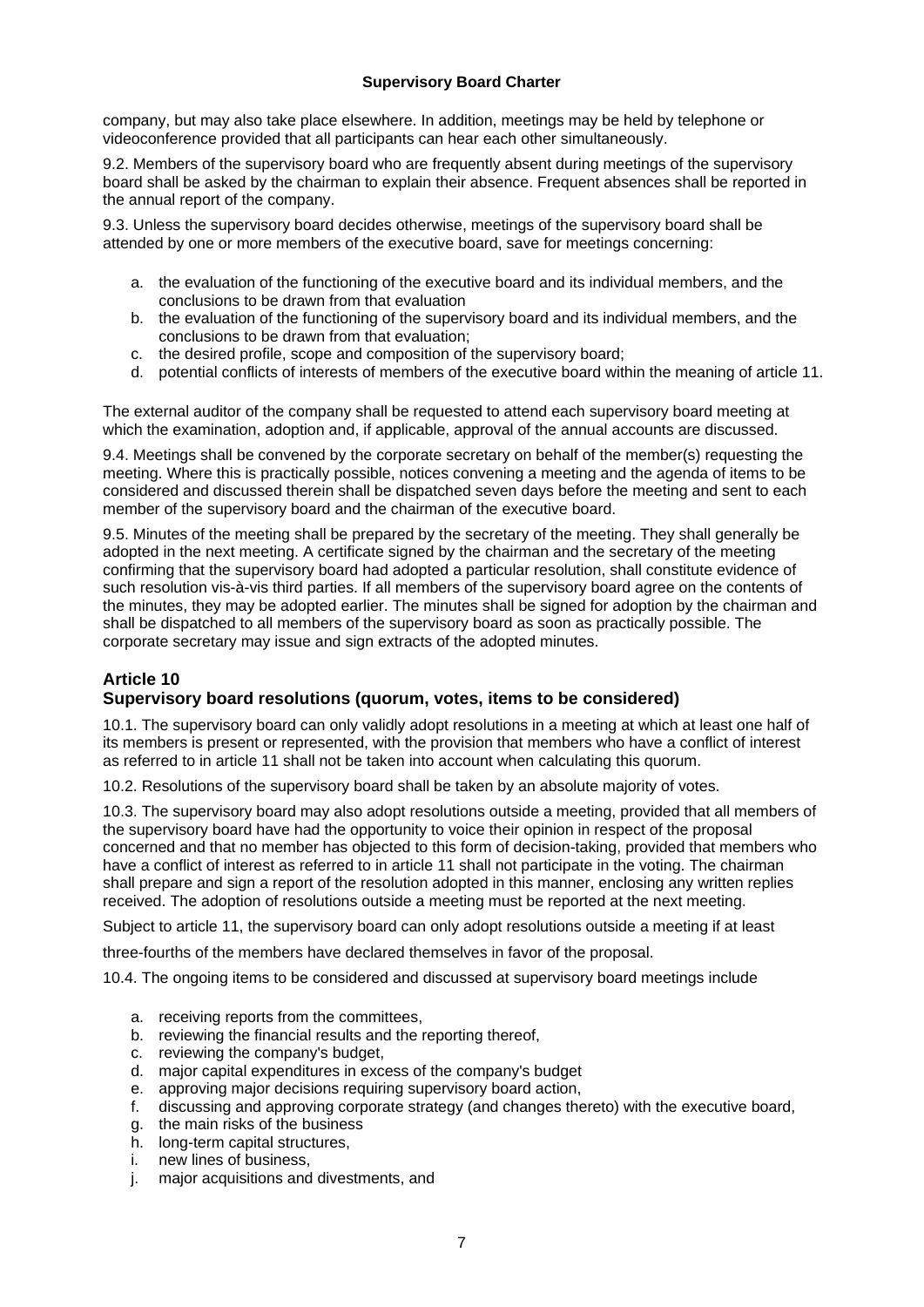k. the result of the evaluation by the executive board of the design and effectiveness of the internal risk management and control systems, as well as any significant changes thereto.

10.5. At least once a year, in a self evaluation the supervisory board shall discuss:

- a. the functioning of the supervisory board, the separate committees, and its individual members, and the conclusions to be drawn on the basis thereof;
- b. the desired profile, composition and competence of the supervisory board;
- c. the functioning of the executive board and its individual members and the conclusions to be drawn on the basis thereof;
- d. the evaluation of the induction, education and training program as referred to in article 8;

The report of the supervisory board shall state how the evaluation of the functioning of the supervisory board, the separate committees and the individual supervisory board members has been carried out.

#### **Article 11 Conflict of interest**

11.1 A supervisory board member shall not participate in the discussions and/or decision taking process on a subject or transaction in relation to which he/she has a conflict of interest with the company within the meaning of article 11.2. Such transaction, if approved, must be concluded on terms at least customary in the sector concerned. The chairman of the supervisory board shall procure that transactions in respect of which supervisory board members have a conflict of interest will be referred to in the company's annual report with reference to the conflict of interest and a declaration that articles 11.1, 11.2, 11.3 and 11.4 were complied with.

11.2 A conflict of interest exists ("conflict of interest") for a supervisory board member in any event if:

- a. the company intends to enter into a transaction with a company in which he/she has a personal financial interest;
- b. the company intends to enter into a transaction with another company, of which a member of its executive or supervisory board has a family law relationship (familierechtelijke verhouding) with a supervisory board member;
- c. the company intends to enter into a transaction with a company of which he/she is a member of the executive or supervisory board of, or holds similar office with;
- d. under applicable law, including the rules of any exchange on which the company's shares are listed, such conflict of interest exists or is deemed to exist;
- e. the chairman of the supervisory board, or if applicable, the vice chairman, at his/her sole discretion has ruled that such conflict of interest exists or is deemed to exist.

11.3. Each supervisory board member (other than the chairman of the supervisory board) shall immediately report any potential conflict concerning a supervisory board member to the chairman of the supervisory board. The supervisory board member with such (potential) conflict of interest must provide the chairman of the supervisory board with all information relevant to the conflict of interest, including information relating to his/her wife/husband, registered partner or other life companion, foster child and relatives by blood or marriage up to the second degree. In all circumstances other than the ones listed in article 11.2 under d) and e), the chairman of the supervisory board will determine whether a reported (potential) conflict of interest qualifies as a conflict of interest to which article 11.1 applies.

11.4. In case the chairman of the supervisory board has a potential conflict of interest he shall immediately report such potential conflict to the vice-chairman of the supervisory board. The chairman of the supervisory board must provide the vice-chairman of the supervisory board with all information relevant to the conflict of interest, including information relating to his/her wife/husband, registered partner or other life companion, foster child and relatives by blood or marriage up to the second degree. In all circumstances other than the ones listed in article 11.2 under d) and e), the vice-chairman of the supervisory board will determine whether a reported (potential) conflict of interest qualifies as a conflict of interest to which article 11.1 applies.

11.5. In case a potential conflict of interest is reported in respect of any member of the executive board the supervisory board will determine whether a reported (potential) conflict of interest qualifies as a conflict of interest for which such member or members of the executive board should not participate in the discussions and/or decision-taking process. Such transaction must be concluded on terms at least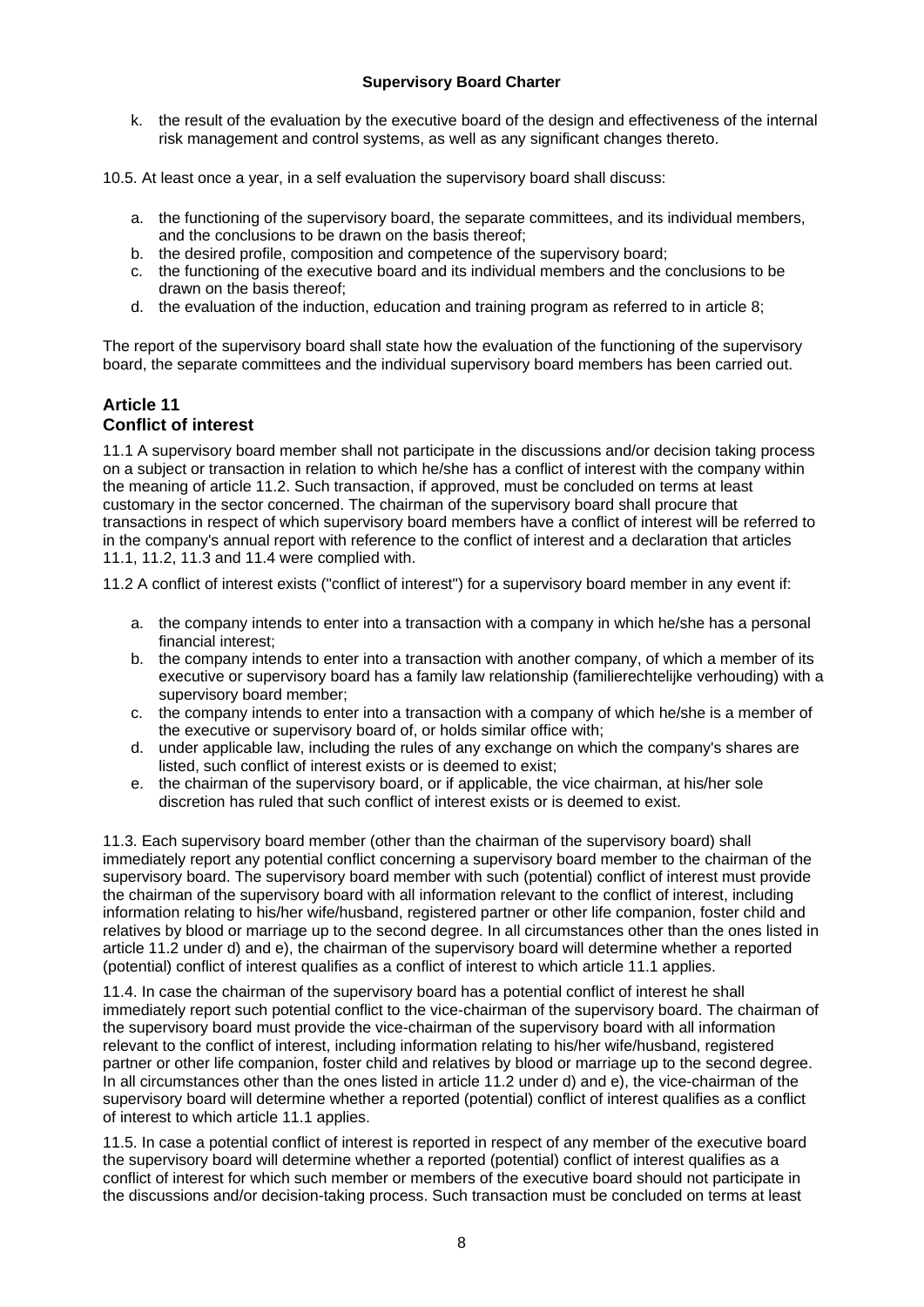customary in the sector concerned and be approved by the supervisory board.

The chairman of the supervisory board shall procure that these transactions will be referred to in the company's annual report with reference to the conflict of interest and a declaration that this article 11.5 was complied with.

11.6. In case a potential conflict of interest is reported in respect of the external auditor of the company the supervisory board will determine whether a reported (potential) conflict of interest qualifies as a conflict of interest pursuant to which the appointment of the external auditor will have to be reconsidered or other measures must be taken to resolve it.

The chairman of the supervisory board shall procure that those measures will be mentioned in the company's annual report with reference to the conflict of interest and a declaration that this article 11.6 was complied with

The external auditor shall in any event have a conflict of interest with the company, if:

- a. the external auditor or its firm engages in prohibited non-audit activities for the company;
- b. the responsible partner in the external auditors firm has been in charge of the audit activities for the company during a continuous period of five years without rotation;
- c. under applicable law, including the rules of any exchange on which the company's shares are listed, such conflict of interest exists or is deemed to exist;
- d. the supervisory board at his/her sole discretion has ruled that such conflict of interest exists or is deemed to exist.

The external auditor of the company, as well as each member of the executive and supervisory board shall immediately report any potential conflict concerning the external auditor to the chairman of the supervisory board. The external auditor of the company, as well as each member of the executive and supervisory board must provide all information relevant to the conflict of interest to the chairman of the supervisory board.

# **Article 12 Complaints, whistleblowing**

12.1 The executive board shall ensure that complaints received by of a general, operational and financial nature within in the company and, more specifically, in relation to the financial reporting, the internal risk management and control systems and the audit are received, recorded and dealt with.

12.2 The executive board shall ensure that employees have the opportunity, without jeopardizing their legal position:

- a. to report to the CEO or a designated person irregularities in respect of matters referred to in article 9.1 to the CEO and /or another person designated to that effect by the executive board and
- b. complaints about members of the executive board to the chairman of the supervisory board.

#### **Article 13 Information, relationship with the executive board**

13.1 The supervisory board, and its individual members, has their own responsibility for obtaining all information from the executive board and the external auditor that the supervisory board requires for the due performance of its duties. If the supervisory board deems necessary, it may obtain information from officers and external advisors of the company. The executive board shall provide the necessary means for this purpose. The supervisory board may require that certain officers and external advisors attend its meetings.

13.2 The executive board shall timely provide the supervisory board with information (if possible, in writing) on all facts and developments concerning the company which the supervisory board may need to function as required and to properly carry out its duties.

13.3 Each year, without prejudice to the above, the executive board shall provide the supervisory board with a budget for the following year, an up-to-date version of its long-term plans, the main features of the strategic policy, the general and financial risks, the management and control systems of the company and the compliance with all relevant laws and regulations.

13.4 If a member of the supervisory board should receive information or indications relevant to the supervisory board in the proper performance of its supervisory and advisory tasks (from a source other than the executive or supervisory board), he shall make this information available to the chairman as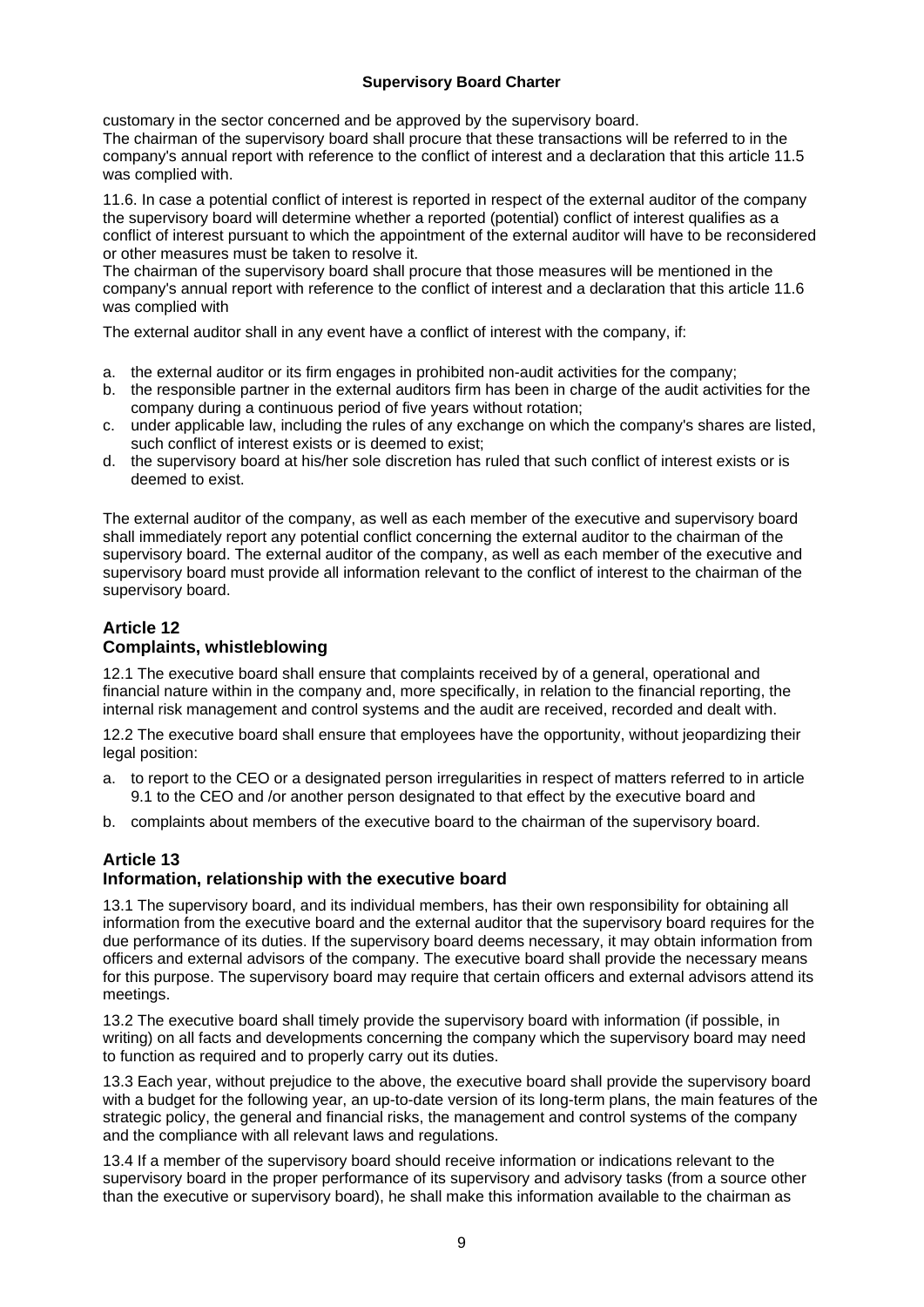soon as possible. The chairman of the supervisory board shall subsequently inform the entire supervisory board.

13.5. If a takeover bid for the company's shares or for depositary receipts of the company's shares is in the process of being prepared, the executive board shall ensure that the supervisory board is closely involved in the takeover process in a timely fashion.

13.6 If the executive board of a company for which a takeover bid has been announced or made receives a request from a competing bidder to inspect the company's records, the executive board shall discuss this request with supervisory board without delay.

# **Article 14**

# **Relationship with the shareholders**

14.1. In accordance with the company's articles of association, general meetings of shareholders may be convened at the request of the executive board or the supervisory board. The person(s) convening the meeting shall ensure that it is held in due time and that the shareholders are informed by means of a shareholders circular of all facts and circumstances relevant to the item(s) on the agenda. The shareholders circular will be placed on the website of the company, referred to in article 1.6.

14.2. The members of the company's executive and supervisory board shall participate in shareholders meetings, unless they are prevented from attending on serious grounds. In conformity with the articles of association of the company, the chairman shall, as a general rule, chair the general meetings, and shall decide on the contents of resolutions. The ruling pronounced by the chairman in respect of the outcome of a vote in a general meeting shall be decisive subject to the provisions of article 2:13 Dutch Civil Code.

14.3. The supervisory board shall provide the general meeting with any information it may require concerning an item on the agenda, unless important interests (zwaarwegende belangen) of the company or any law, rules or regulations applicable to the company prevent it from doing so. The supervisory board shall specify the reasons for invoking such important interests.

14.4. Each significant change in the company's corporate governance structure and the compliance of the code shall be addressed in a separate item on the agenda for discussion with the general meeting.

# **Article 15 Holding and trading securities**

15.1. Any shareholding in the company by members of the supervisory board is for the purpose of longterm investment.

15.2. Members of the supervisory board are bound to the 'policy on inside information and securities trading'.

15.3. With respect to the ownership of and transactions with securities other than regulated by the 'policy on inside information and securities trading', supervisory board members must at all times comply with all Dutch and foreign statutory provisions and regulation applicable thereto.

# **Article 16 Confidentiality**

Members of the supervisory board shall treat all information and documentation acquired within the framework of their membership with the necessary discretion and, in the case of classified information, with the appropriate secrecy. Classified information shall not be disclosed outside the supervisory or executive board, made public or otherwise made available to third parties, even after resignation from the supervisory board, unless it has been made public by the company or it has been established that the information is already in the public domain.

# **Article 17**

# **Non-compliance, amendment**

Without prejudice to the provisions of articles 1.2 and 14.4, this charter may be amended by a resolution of the supervisory board to that effect. Such resolutions shall be referred to in the supervisory board's report in the annual report.